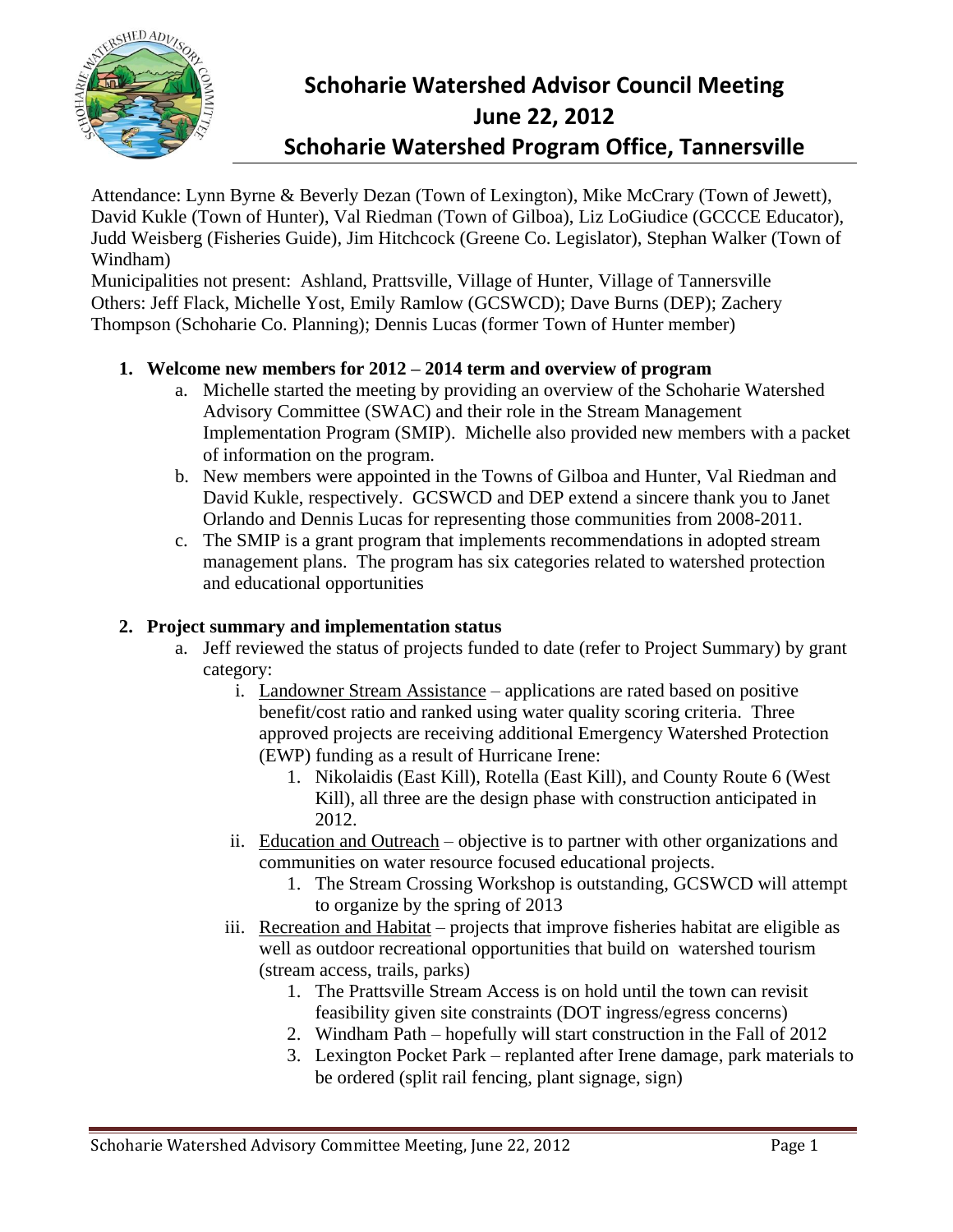- iv. Stormwater grants involve innovative treatment practices addressing stormwater runoff
	- 1. Mountaintop Library a good model for retrofitting a small site with low impact development practices (porous pavement, rain garden, underground stormwater conveyance system), allowed the Library board to leverage other funding sources (CWC, ACOEs) to complete the landscaping, stormwater components. Mike M. noted the project serves as a good showcase for what can be done elsewhere
	- 2. Highway Ditch Revegetation program highway departments call GCSWCD for material to re-vegetate scraped ditches, stream technicians schedule assistance when available. An application was developed for departments that wish to purchase their own material, and if approved, they need to account through receipts and final report.
		- a. Soil and slope considerations factor into what type of material is used
		- b. Mike M. shared a Jewett landowner has planted a nonnative, tropical grass (Vetiver) on his eroding bank with the hope it will stabilize the bank (landowner applied to SMIP last year but was not approved)
- v. Highway and Infrastructure projects that improve water conveyance, minimize infrastructure damage, and promote improved understanding of hydrology in relation to highway infrastructure
	- 1. Mountaintop Sweeper/Vacuum Truck grant approved to leverage CWC funds to cover most of the cost. Currently on waiting list until CWC Stormwater Funds are replenished.
- vi. Planning and Assessment
	- 1. Thermal Refuge Study still waiting for opportunity to do fly over, conditions have to be just right for imagery to be useful. Came close in April, shooting for early August or Fall.
	- 2. Town of Hunter Land Use Review due to original consultant not having the time to take this on, it was suggested the Town of Hunter use the recommendations from the MBSDW Workshop as a starting point, decide which code recommendations to focus on, and hire the consultant from the MBSDW project to assist in further detailed planning if necessary. It is expected the Town will not need the full \$35,000

# **3. Budget Status / Summary of 2012 Grant Requests (Round 6)**

- a. A copy of the SMIP budget was provided (see budget summary) including funds allocated by grant category in the first five rounds and requests for Round 6 (below)
- b. Two applications were received for Round 6 (open round for Local Match for Hazard Mitigation projects post Irene, see November meeting notes) from the Town of Conesville – 1) FEMA cost share on post flood stream restoration on the Manor Kill, and 2) FEMA cost share toward a Manor Kill acquisition project. The post flood stream restoration project received funding (\$15,000) from the sub-contract with GCSWCD.
	- i. Berger-Manor Kill Acquisition Conesville applied on behalf of a landowner for acquisition funds and was approved for FEMA [Pre-Disaster Mitigation](http://www.fema.gov/government/grant/pdm/)  [Program f](http://www.fema.gov/government/grant/pdm/)unding (75%) in 2010; a 25% local match is required and Conesville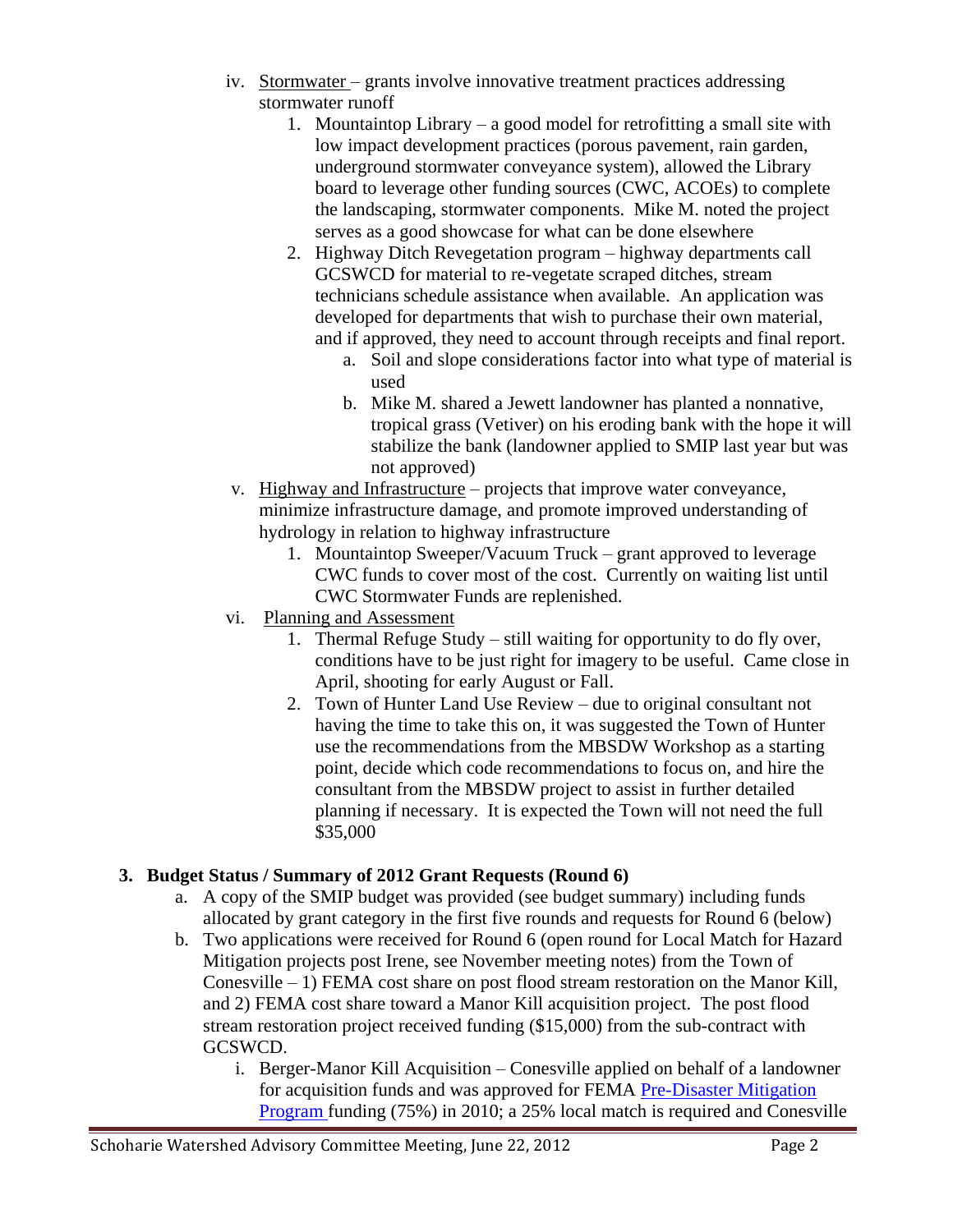needs help meeting that. SMIP request is for survey and site restoration assistance (\$9,413) which will go towards the 25% match

- 1. Dave Burns reported the property is in a bad location, sits at the corner of two streams, has two eroding banks and the house is extremely close to the stream.
- 2. Steve Walker questioned whether there would be good fishing access, while the site is being restored that should be considered
- 3. Judd Weisberg agreed noting fish habitat improvements should always be a consideration for any stream work, and to take advantage of post flood recovery work in this way
- 4. Zach will share the recommendation with the Town, but the parcel is small, approx.  $1/3$  acre.
- 5. Lynn B. questioned if towns could apply to SMIP on behalf of buyout candidates for restoration work. Michelle noted that is already included in the budget for buyout applicants.
- 6. **Resolution #1 of 2012** motion to fund project at \$9,413 made by Steve Walker, seconded by Lynn Byrne, with all present in favor
- c. Cost share for Emergency Watershed Protection (EWP) projects
	- 1. Jeff reviewed two small EWP projects (Windham Town Wells and Jewett Mill Hollow) need support to meet the local 25% match. Costs are estimates based on Damage Survey Reports (DSR):
		- a. Windham Wells involves bank erosion along Batavia Kill effecting one well, 25% cost-share for municipality is \$27,500.
		- b. Mill Hollow (Jewett) cost share estimated at \$12,500 for armoring the East Kill bank below bridge that washed out
	- 2. The cost share on larger EWP projects is expected to come from NYS (Empire State Development funds) or other DEP funding the GCSWCD has and include the Lower West Kill in Lexington (area where state bridge washed out) and the County Route 6 slope failure.
	- 3. Jeff shared County Route 17 washout (East Kill) in Jewett does not have an estimate on EWP funding yet, and will need funds to support the 25% cost share should the County apply for EWP funding. That could lead to an additional proposal to SMIP in the future.
	- 4. Expenses are subject to change as they are in the design phase. Without knowing how much the costs may change once the projects are bid out, the committee was asked if they want to allow discretion above the estimates for approval, or be informed and decide at that time. The committee opted to be informed via email when GCSWCD knows what funds, if any, may be needed above what is approved at this meeting.
	- 5. The projects are under pressure to be designed and built within 227 days from March  $1<sup>st</sup>$  (federal requirement), extensions are granted for environmental reasons, e.g., permit to work in streams expires on Sept. 30.
	- 6. **Resolution #2 of 2012** motion to fund the Windham Well cost share request at \$27,500 was made by Judd Weisberg, seconded by Beverly Dezan, with all present in favor.
	- 7. **Resolution # 3 of 2012** motion to fund Mill Hollow bank repairs in Jewett cost share at \$12,500 was made by Steve Walker, seconded by Lynn Byrne will all present in favor (Mike M. recused himself)